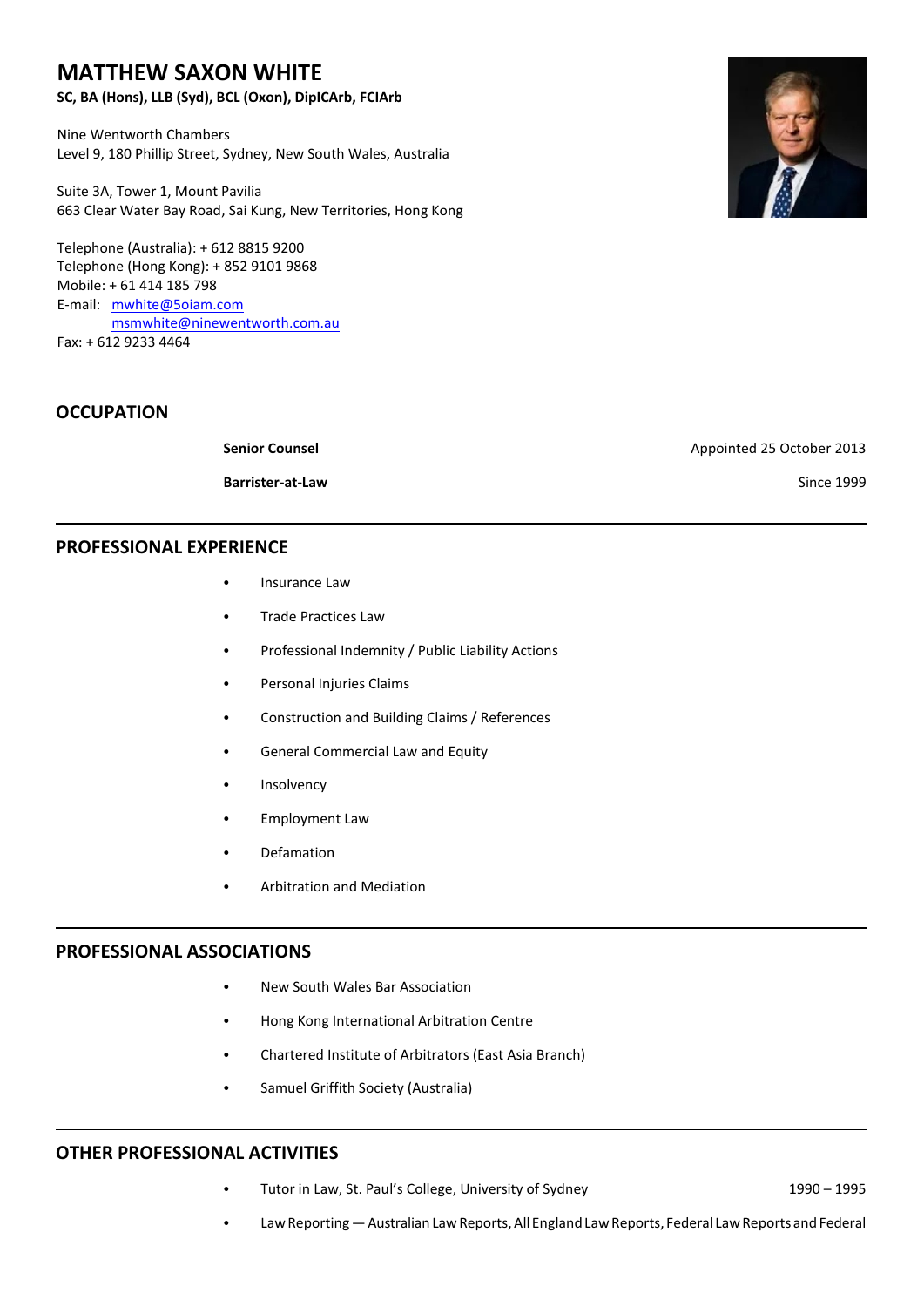|   | <b>Court Reports</b>                                                                                                                                                                                                                  | $1990 - 2003$ |
|---|---------------------------------------------------------------------------------------------------------------------------------------------------------------------------------------------------------------------------------------|---------------|
|   | Anglo-Australasian Lawyers' Society (Treasurer 1999 – 2002)                                                                                                                                                                           | Since 1999    |
|   | <b>Constitutional Centenary Foundation, Committee Member</b>                                                                                                                                                                          | $1999 - 2001$ |
| ٠ | NSW Soccer Federation / Soccer NSW Ltd - Appeals Board Chairman (and acted as counsel<br>assisting the General Purposes Tribunal)                                                                                                     | $2001 - 2004$ |
| ٠ | Floor Secretary, Sixth Floor Selborne Wentworth Chambers (Director and Secretary, Sixth Floor<br>Limited)                                                                                                                             | $2007 - 2015$ |
|   | Director, St Paul's College Foundation                                                                                                                                                                                                | $2011 - 2019$ |
|   | Lay Fellow, St Paul's College within The University of Sydney (Scholarship Committee, Project<br>Control Group for the new buildings programme, and Governance Committee)                                                             | $2012 - 2017$ |
| ٠ | Joint Colleges — University Working Group, The University of Sydney (Establishing a Joint<br>Investigation Protocol for co-operation between the Colleges and University in investigating and<br>dealing with disciplinary complaints | $2012 - 2014$ |
|   | Member of Professional Conduct Committee No. 4 of the Bar Council                                                                                                                                                                     | $2012 - 2018$ |

#### **PAST EMPLOYMENT**

| <b>Solicitor</b><br><b>MINTER ELLISON, SYDNEY</b>                                                                     | $1989 - 1991$ |
|-----------------------------------------------------------------------------------------------------------------------|---------------|
| <b>Solicitor</b><br>PHILLIPS FOX, SYDNEY<br>Senior Associate from 1993                                                | 1991 – 1995   |
| <b>Solicitor</b><br>ROWE & MAW (LONDON)                                                                               | $1995 - 1998$ |
| <b>Solicitor</b><br>PHILLIPS FOX, SYDNEY<br>Senior Associate seconded to the New South Wales Crown Solicitor's Office | 1998 – 1999   |

## **EDUCATION**

| <b>Bachelor of Arts (Honours)</b>                                                            | 1985 |
|----------------------------------------------------------------------------------------------|------|
| THE UNIVERSITY OF SYDNEY                                                                     |      |
| <b>Bachelor of Laws</b>                                                                      | 1987 |
| THE UNIVERSITY OF SYDNEY                                                                     |      |
| <b>Bachelor of Civil Law</b>                                                                 | 1989 |
| UNIVERSITY OF OXFORD                                                                         |      |
| Diploma in International Commercial Arbitration<br><b>CHARTERED INSTITUTE OF ARBITRATORS</b> | 2020 |

### **QUALIFICATIONS**

| Solicitor of the Supreme Court of New South Wales | 1988 |
|---------------------------------------------------|------|
| Solicitor of the High Court of Australia          | 1991 |
| Solicitor in England and Wales                    | 1996 |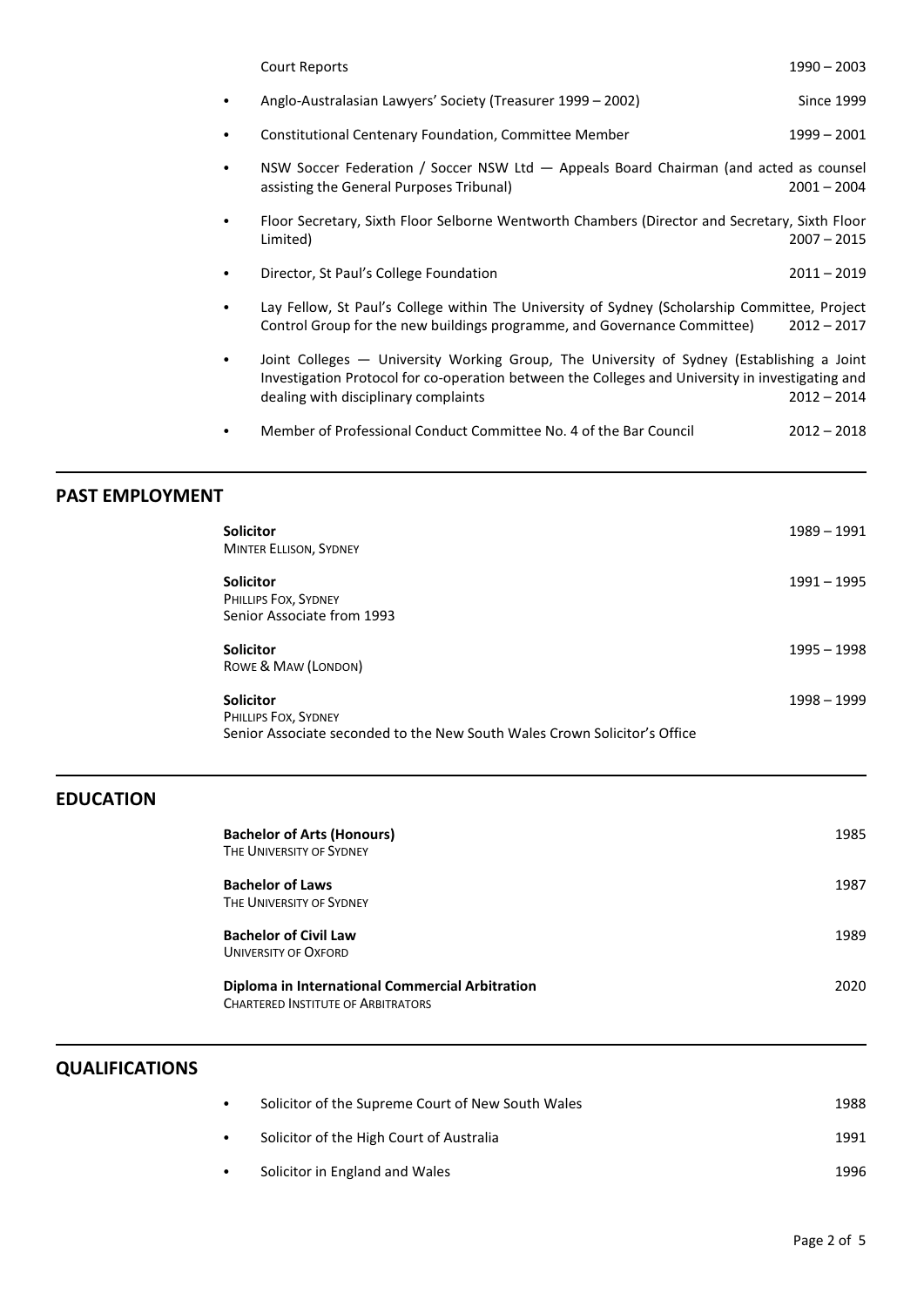| $\bullet$ | Barrister of the Supreme Court of New South Wales | 1999 |
|-----------|---------------------------------------------------|------|
| $\bullet$ | Senior Counsel for the State of New South Wales   | 2013 |
| $\bullet$ | Member of the Chartered Institute of Arbitrators  | 2019 |
| $\bullet$ | Fellow of the Chartered Institute of Arbitrators  | 2021 |
|           |                                                   |      |

### **SELECTED PAST CASES**

- C *Cinevest Pty Ltd v Yirandi Productions Ltd* (1999) ADefR [53,050] and *Cinevest Pty Ltd v Yirandi Productions Ltd* (2001) Aust. Torts Reports ¶81-610 (on appeal) — Defamation
- C *Bashford v Information Australia (Newsletters) Pty Ltd* [2001] NSWCA 470 Defamation
- C *Kabushiki Kaisha Sony Computer Entertainment v Stevens* (2002) 55 IPR 497 and *Kabushiki Kaisha Sony Computer Entertainment v Stevens* (2003) 132 FCR 31 (on appeal) — Copyright
- C *Whitehead v Whitehead* [2002] NSW ConvR ¶56-045 Real property
- C *Howland-Rose v Commissioner of Taxation* [2002] FCA 246 Taxation
- C *QBE Mercantile Mutual Ltd v Hammer Waste Pty Ltd* (2003) 12 ANZIC ¶61-553 and *QBE Mercantile Mutual Ltd v Hammer Waste Pty Ltd* (2004) ANZIC ¶61-586 — Insurance
- C *Rap Pty Ltd v Watkins Tapsell* (2004) 1 DCLR (NSW) 245 Valuer's negligence
- C *Helmos Enterprises Pty Ltd v Jaylor Pty Ltd* (2005) 12 BPR 23,021 Contract
- C *Portal Software International v Bodsworth* (2005) 58 AILR ¶200-211 Restraint of trade
- Sydney United Football Club v Soccer NSW [2005] NSWSC 474 Administrative law
- Kearney v Crepaldi (2006) 58 AILR 1200-224 Restraint of trade
- Hadgkiss v CFMEU (2006) 152 FCR 560 Section 38 cross-examination
- C *CFMEU v Hadgkiss* (2007) 169 FCR 151; (2007) 173 IR 360 Industrial law
- C *Echo Publications Pty Ltd v Tucker* [2007] NSWCA 73 Defamation
- C *Hristoforidis v Fair Trading Administration Corporation* [2007] NSWSC 1243 Administrative law
- Green v CGU Insurance Limited (2008) 66 ACSR 398 Insurance, insolvent trading
- Green v CGU Insurance Ltd (2008) 67 ACSR 105 Security for costs
- C *Hadgkiss v CFMEU (No. 5)* (2008) 178 IR 123 Industrial law
- C *Hadgkiss v CFMEU* (2008) 166 FCR 376; (2008) 170 IR 100 Industrial law
- C *Alfred v Wakelin (No. 2)* (2008) 176 IR 430 Industrial law
- C *P & H Property Services Pty Ltd v Branigan* [2008] NSWCA 195 Personal injury
- C *A I McLean Pty Ltd v Hayson* [2008] NSWSC 927 Professional negligence
- C *Al-Shennag v Statewide Roads Limited* [2008] NSWCA 300 Defamation
- C *Bailey v Veda Advantage Information Services (No 2)* [2008] FCA 730 Trade practices
- Wilson v Interhealth Energies Pty Limited [2008] NSWSC 1137 Equitable jurisdiction
- C *Construction, Mining, Forestry and Energy Union v Hadgkiss* (2009) 174 FCR 237 Industrial law
- C *Alfred v Wakelin (No. 3)* (2009) 179 IR 76 Industrial law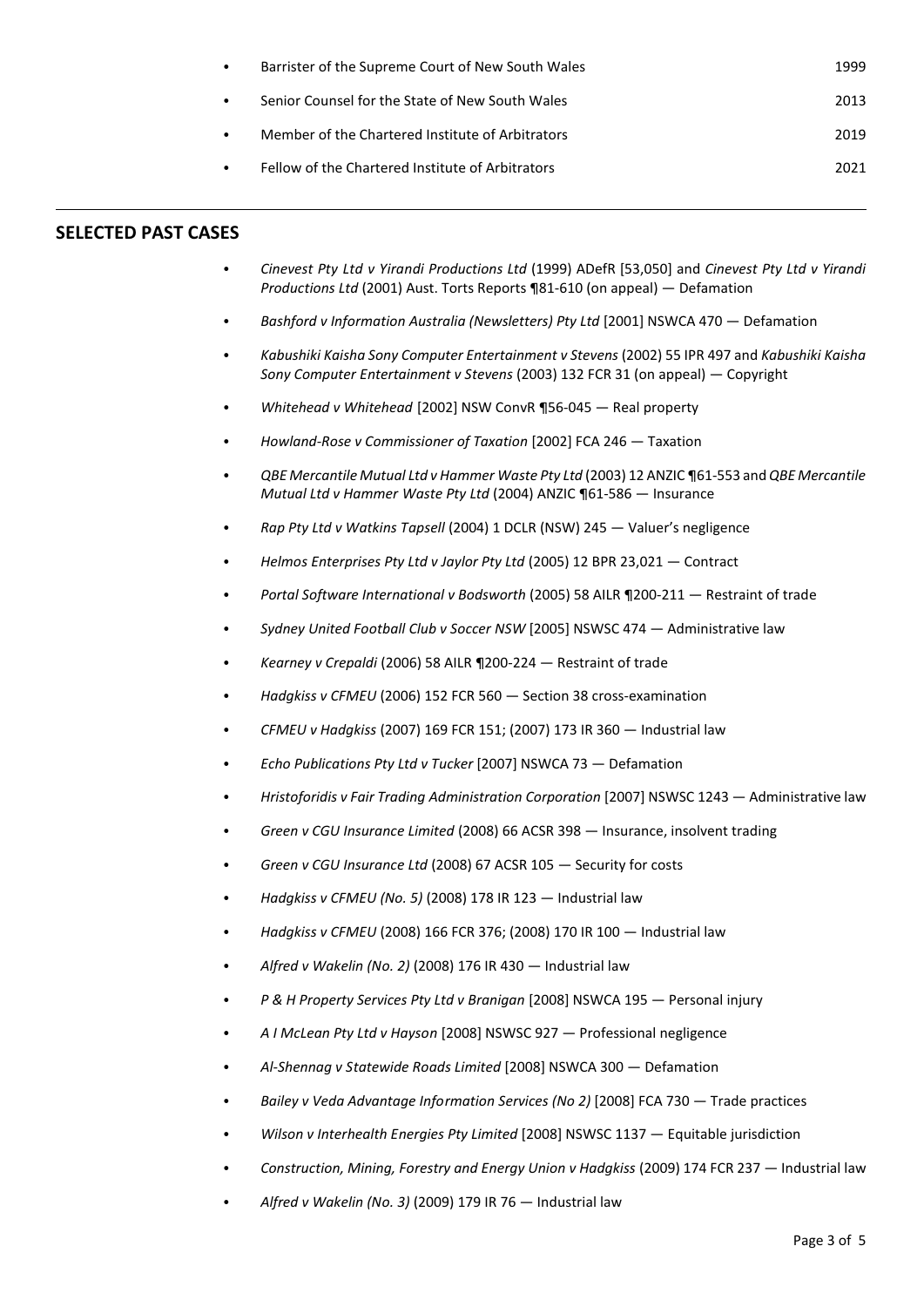- C *Friend v Brooker*(2009) 83 ALJR 724; 239 CLR 129; 255 ALR 601 Equitable contribution, fiduciary duties
- C *Haviv Holdings Pty Ltd v Howards Storage World Pty Ltd* (2009) 254 ALR 273 Trade practices
- C *Dale v Veda Advantage Information Services and Solutions Ltd* (2009) 176 FCR 456 Negligence and defamation
- C *Alfred v Wakelin (No. 4)* (2009) 180 IR 335 Industrial law
- C *Eko Investments Pty Ltd v Austruc Constructions Limited* [2009] NSWSC 208 Review of referees' reports
- C *Nau v Kemp & Associates Pty Ltd* (2010) 77 NSWLR 687 Effect of settlement against one tortfeasor
- C *Metcash v Jardim (No. 3)* (2010) 273 ALR 407 Restraint of trade
- C *Artistic Builders Pty Limited v Nash* [2010] NSWSC 1442 Professional negligence
- Jardin v Metcash Limited (2011) 214 IR 448; 285 ALR 677 Restraint of trade
- C *Ecolab Pty Ltd v Garland* (2011) 216 IR 410 Restraint of trade
- C *Montage Group Pty Ltd v Wong (No. 2)* [2011] NSWSC 774 Statutory demand
- C *McClymont v Critchley* [2011] NSWSC 493 Trade practices, negligence
- C *Al-Shennag v Bankstown City Council (No 2)* [2011] NSWIRComm 22 Implied undertaking in relation to documents
- Konstantopoulos v R M Beechey Carriers Pty Ltd [2011] NSWCA 388 Leases
- C *Walker v Veda Advantage Information Services* [2011] QSC 316 Defamation and negligence
- C *BIS Industries v Toll Holdings* (2012) 228 IR 284 Restraint of trade
- C *Ninan v St George Bank Ltd* (2012) 294 ALR 190 Security for costs
- C *Cordon Investments v Lesdor Properties* [2012]NSWCA 184 Contracts, building and construction
- Hull v Brailey [2012] NSWSC 980 Financial advice, negligence
- C *Orchard Holdings v Paxhill* [2012] WASC 271 Real estate agent negligence
- Saffron v Cowley [2012] NSWSC 1108 Estates, family provision
- C *Allan v The Migration Institute of Australia* [2012] NSWSC 965 Defamation, injunctions
- C *Marshin Holdings v Attorney-General of NSW* [2013] NSWSC 326 Trusts
- Larsson v Wealthsure Pty Ltd [2013] FCA 926 Representative proceedings
- C *Director of Fair Work Building Industry Inspectorate v Baulderstone Pty Ltd* (2014) 284 FLR 403 Industrial law
- C *Stratton Finance v Webb* (2014) 245 IR 223; (2014) 314 ALR 166 Contract law
- Parker v City of Bankstown RSL Community Club Ltd [2014] NSWSC 772 Personal injury
- C *Casaclang v Wealthsure Pty Ltd* (2015) 238 FCR 55 Corporations Act, financial services
- Parker v City of Bankstown SL Club Ltd [2015] NSWCA 246 Personal injury
- Tzaneros Investments v Walker Group Constructions [2016] NSWSC 50 Building and construction